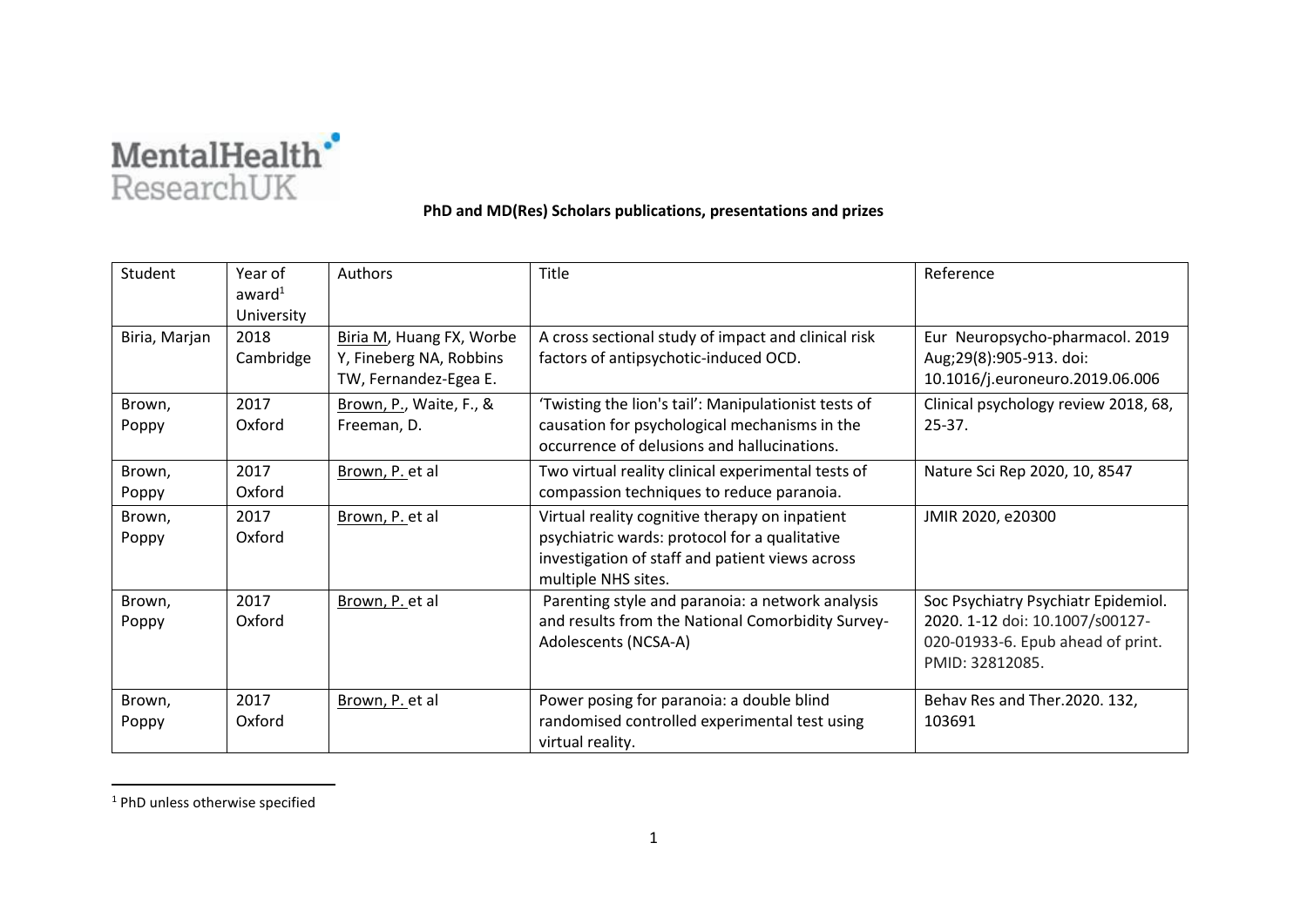| Student                | Year of<br>award <sup>1</sup><br>University | Authors                                                                                              | Title                                                                                                                                                                               | Reference                                                                                                                                                                                          |
|------------------------|---------------------------------------------|------------------------------------------------------------------------------------------------------|-------------------------------------------------------------------------------------------------------------------------------------------------------------------------------------|----------------------------------------------------------------------------------------------------------------------------------------------------------------------------------------------------|
| Brown,<br>Poppy        | 2017<br>Oxford                              | Brown, P.                                                                                            | How to overcome a phobia of Heights                                                                                                                                                 | AEON magazine. 2020                                                                                                                                                                                |
| Brown,<br>Poppy        | 2017<br>Oxford                              | Brown,P.                                                                                             | Posture: How to feel more powerful and confident.                                                                                                                                   | The Conversation. 2020                                                                                                                                                                             |
| Brown,<br>Poppy        | 2017<br>Oxford                              | Brown, P.                                                                                            | Presentation 'Transforming psychiatric inpatient<br>care: the potential of virtual reality'                                                                                         | Linacre College Domus Research<br><b>Prize 2020</b>                                                                                                                                                |
| Crowter,<br>Lucie      | 2017<br>Sussex                              | Greenwood, K., Carroll, C.,<br>Crowter, L., Jamieson, K.,<br>Ferraresi, L., Jones, A. &<br>Brown, R. | Early intervention for stigma towards mental illness?<br>Promoting positive attitudes towards severe mental<br>illness in primary school children.                                  | Journal of Public Mental Health<br>$2016, 15(4)188 - 199$                                                                                                                                          |
| Davies,<br>Bethan      | 2011<br>Nottingham                          | Davies EB, Morriss R &<br>Glazebrook C.                                                              | Computer-Delivered and Web-Based Interventions<br>to Improve Depression, Anxiety, and Psychological<br>Well-Being of University Students: A Systematic<br>Review and Meta-Analysis. | Journal of Medical Internet<br>Research 2014, 16 (5), e130.                                                                                                                                        |
| Davies,<br>Bethan      | 2011<br>Nottingham                          | Davies EB, Wardlaw J,<br>Morriss R & Glazebrook C.                                                   | An experimental study exploring the impact of<br>vignette gender on the quality of university<br>students' mental health first aid for peers with<br>symptoms of depression.        | BMC Public Health 2016, 16 (187).                                                                                                                                                                  |
| Dykxhoorn,<br>Jennifer | <b>2015 UCL</b>                             | Dykxhoorn J, Hollander<br>AC, Lewis G, Dalman C,<br>Kirkbride JB.                                    | Family networks during migration and risk of non-<br>affective psychosis: A population-based cohort<br>study.                                                                       | Schizophr Res. 2019;208:268-75.<br>doi:10.1016/j.schres.2019.01.044.                                                                                                                               |
| Dykxhoorn,<br>Jennifer | <b>2015 UCL</b>                             | Solmi F, Dykxhoorn J,<br>Kirkbride JB.                                                               | Urban-Rural Differences in Major Mental Health<br>Conditions.                                                                                                                       | In: Okkels N, Kristiansen CB, Munk-<br>Jørgensen P, editors. Mental health<br>and Illness in the City. Vol 6.<br>London: Springer-Nature; 2016. p.<br>1-106. doi:10.1007/978-981-10-<br>0752-1 7-1 |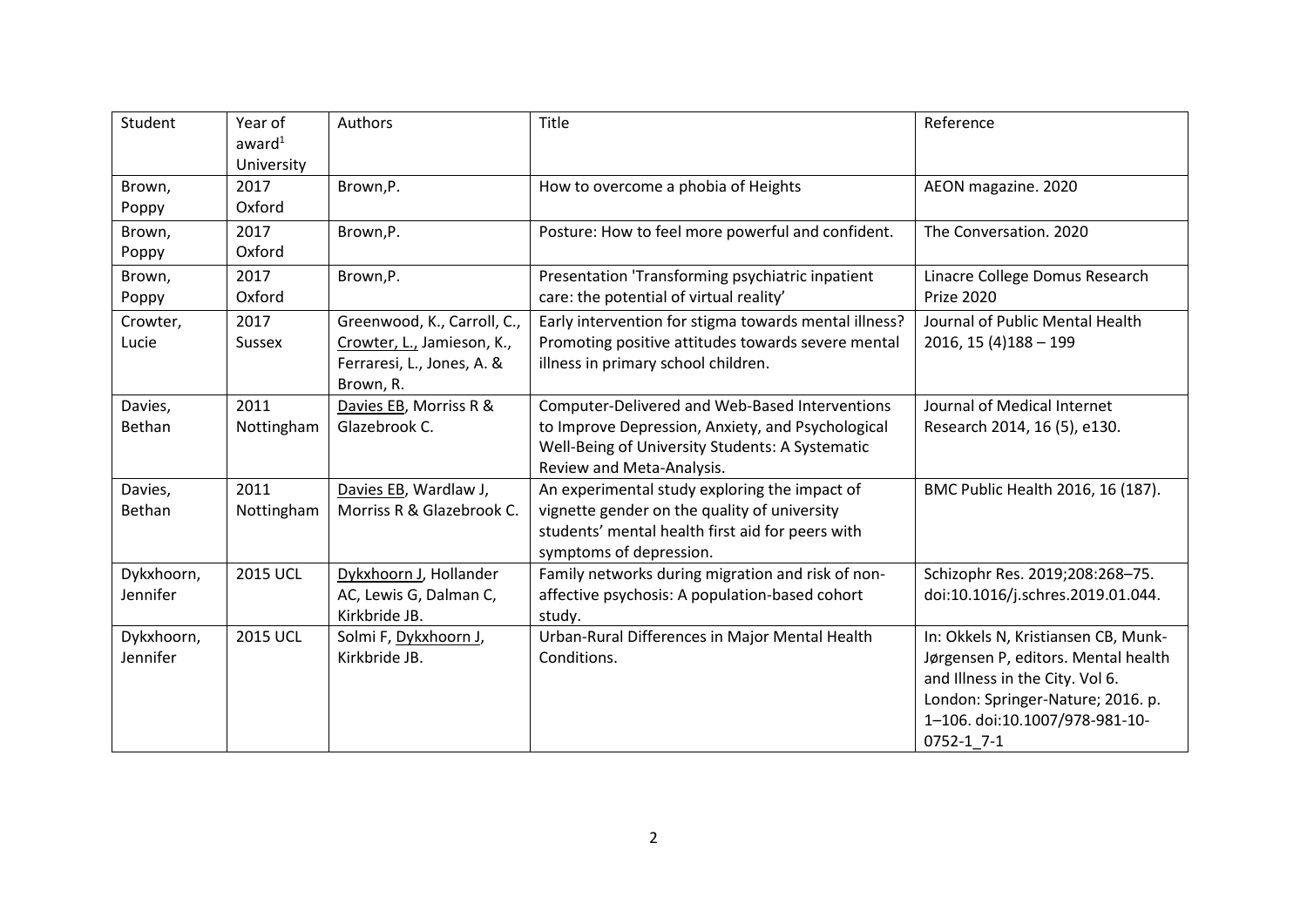| Student                | Year of<br>award <sup>1</sup><br>University | Authors                                                                                                              | Title                                                                                                                                                                                                                                    | Reference                                                                    |
|------------------------|---------------------------------------------|----------------------------------------------------------------------------------------------------------------------|------------------------------------------------------------------------------------------------------------------------------------------------------------------------------------------------------------------------------------------|------------------------------------------------------------------------------|
| Dykxhoorn,<br>Jennifer | <b>2015 UCL</b>                             | Dykxhoorn J, Hollander<br>AC, Lewis G, Magnusson<br>C, Dalman C, Kirkbride JB.                                       | Risk of schizophrenia, schizoaffective, and bipolar<br>disorders by migrant status, region of origin, and<br>age-at-migration: A national cohort study of 1.8<br>million people.                                                         | Psychol Med. 2018;:1-10.<br>doi:10.1017/S0033291718003227                    |
| Dykxhoorn,<br>Jennifer | <b>2015 UCL</b>                             | Dykxhoorn J, Kirkbride JB.                                                                                           | Psychoses sans Frontieres: towards an<br>interdisciplinary understanding of psychosis risk<br>amongst migrants and their descendants.                                                                                                    | Epidemiol Psychiatr Sci.<br>2019;28:146-52.<br>doi:10.1017/S2045796018000501 |
| Dykxhoorn,<br>Jennifer | <b>2015 UCL</b>                             | Harris S, Dykxhoorn J,<br>Hollander A-C, Dalman C,<br>Kirkbride JB.                                                  | Admission for substance-use disorders in refugee<br>and migrant groups in Sweden: a cohort study of 1.3<br>million people.                                                                                                               | Under review                                                                 |
| Fernandes,<br>Andrea   | <b>2014 KCL</b>                             | Fernandes A, Dutta R,<br>Sanyal J, Velupillai S,<br>Stewart R, Chandran D.                                           | Identifying suicide ideation and suicidal attempts in<br>a psychiatric clinical research database using natural<br>language processing.                                                                                                  | Scientific Reports 2018; 8: 7426.                                            |
| Fernandes,<br>Andrea   | <b>2014 KCL</b>                             | Fernandes AC, Chandran<br>D, Khondokar M, Dewey<br>M, Shetty H, Dutta R,<br>Stewart R.                               | Demographic and clinical factors associated with<br>different antidepressant treatments: a retrospective<br>cohort study design in a UK psychiatric healthcare<br>setting.                                                               | BMJ Open 2018; 8: e022170                                                    |
| Fernandes,<br>Andrea   | <b>2014 KCL</b>                             | Perera G, Broadbent M,<br>Callard F, Chang C-K,<br>Downs J, Dutta R,<br>Fernandes A, Hayes RD,<br>Henderson M, et al | Cohort profile of the South London and Maudsley<br>NHS Foundation Trust Biomedical Research Centre<br>(SLaM BRC) Case Register: current status and recent<br>enhancement of an Electronic Mental Health Record<br>derived data resource. | BMJ Open 2016; 6: e008721                                                    |
| Fernandes,<br>Andrea   | <b>2014 KCL</b>                             | Lopez-Morinigo J-D,<br>Ayesa-Arriola R,<br>Fernandes AC, et al                                                       | Risk assessment and suicide by patients with<br>schizophrenia in secondary mental healthcare: a<br>case-control study.                                                                                                                   | BMJ Open 2016; 6: e011929                                                    |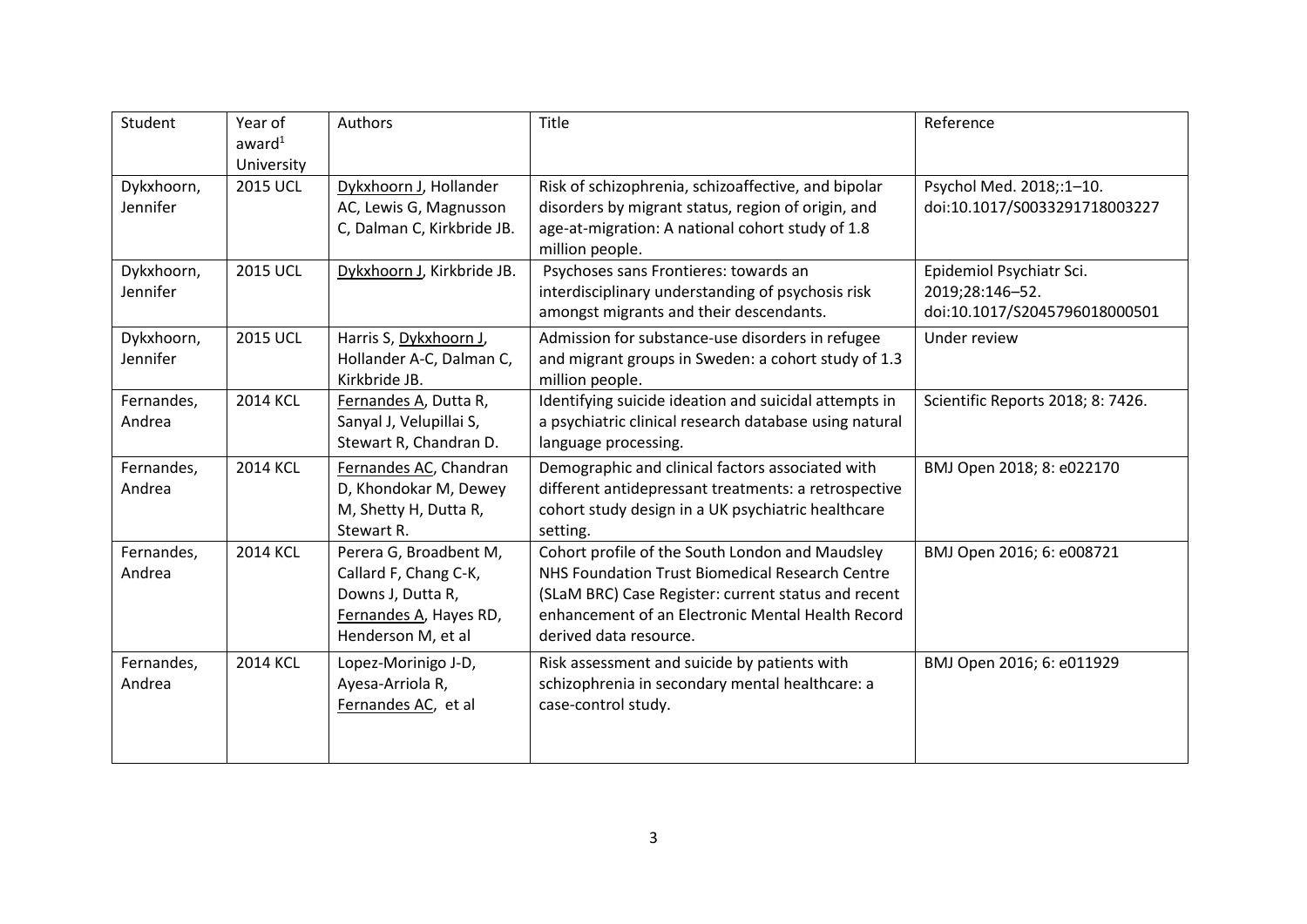| Student                  | Year of<br>award <sup>1</sup><br>University | Authors                                                                                           | Title                                                                                                                                                                                              | Reference                                                                                   |
|--------------------------|---------------------------------------------|---------------------------------------------------------------------------------------------------|----------------------------------------------------------------------------------------------------------------------------------------------------------------------------------------------------|---------------------------------------------------------------------------------------------|
| Fernandes,<br>Andrea     | <b>2014 KCL</b>                             | Lopez-Morinigo J-D,<br>Fernandes AC, Shetty H,<br>Ayesa-Arriola R, Bari A,<br>Stewart R, Dutta R. | Can risk assessment predict suicide in secondary<br>mental healthcare? Findings from the South London<br>and Maudsley NHS Foundation Trust Biomedical<br>Research Centre (SLaM BRC) Case Register. | Social Psychiatry and Psychiatric<br>Epidemiology 2018; 53: 1161-1171.                      |
| Filannio,<br>Cristina    | 2014 City                                   | paper in preparation                                                                              |                                                                                                                                                                                                    |                                                                                             |
| Harris,<br>Kamelia       | 2016<br>Manchester                          | Harris, K., Haddock, G.,<br>Peters, S., & Gooding, P.                                             | Psychological resilience to suicidal thoughts and<br>behaviours in people with schizophrenia diagnoses:<br>A systematic literature review. Psychology and<br>Psychotherapy:                        | Theory, Research and Practice 2019.<br>DOI:https://doi.org/10.1111/papt.1<br>2255.          |
| Harris,<br>Kamelia       | 2016<br>Manchester                          | Harris, K., Gooding, P.,<br>Haddock, G., & Peters, S.                                             | Factors that contribute to psychological resilience to<br>suicidal thoughts and behaviours in people with<br>schizophrenia diagnoses: Qualitative study.                                           | British Journal of Psychiatry Open<br>2019 DOI: 10.1192/bjo.2019.63.                        |
| Harris,<br>Kamelia       | 2016<br>Manchester                          | Littlewood, D., Harris, K.,<br>Gooding, P., Pratt, D.,<br>Haddock, G., & Peters, S.               | Using my demons to make good: The short- and<br>long-term impact of participating in suicide-related<br>research.                                                                                  | Archives of Suicide Research 2019,<br>1-25, DOI:<br>10.1080/13811118.2019.1663330.          |
| Harris,<br>Kamelia       | 2016<br>Manchester                          | Harris, K., Haddock, G.,<br>Peters, S., & Gooding, P.                                             | The long-term relationship between psychological<br>resilience, psychosis, distress, and suicidal thoughts<br>and behaviours.                                                                      | Schizophrenia Bulletin Open. 2021<br>(in press)                                             |
| Harris,<br>Kamelia       | 2016<br>Manchester                          | Harris, K., Gooding, P.,<br>Peters, S., & Haddock, G.                                             | Investigating the perceived impact of psychosis on<br>suicidal thoughts and behaviors                                                                                                              | Schizophrenia Bulletin Open, 2020.<br>$1(1)$ , 1-19. DOI:<br>10.1093/schizbullopen/sgaa038. |
| Kamelia<br><b>Harris</b> | 2016<br>Manchester                          | Harris, K., Haddock, G.,<br>Peters, S., & Gooding, P.<br>(2021).                                  | The long-term relationship between psychological<br>resilience, psychosis, distress, and suicidal thoughts<br>and behaviours.                                                                      | Schizophrenia Bulletin Open,<br>DOI: 10.1093/schizbullopen/sg<br>aa071                      |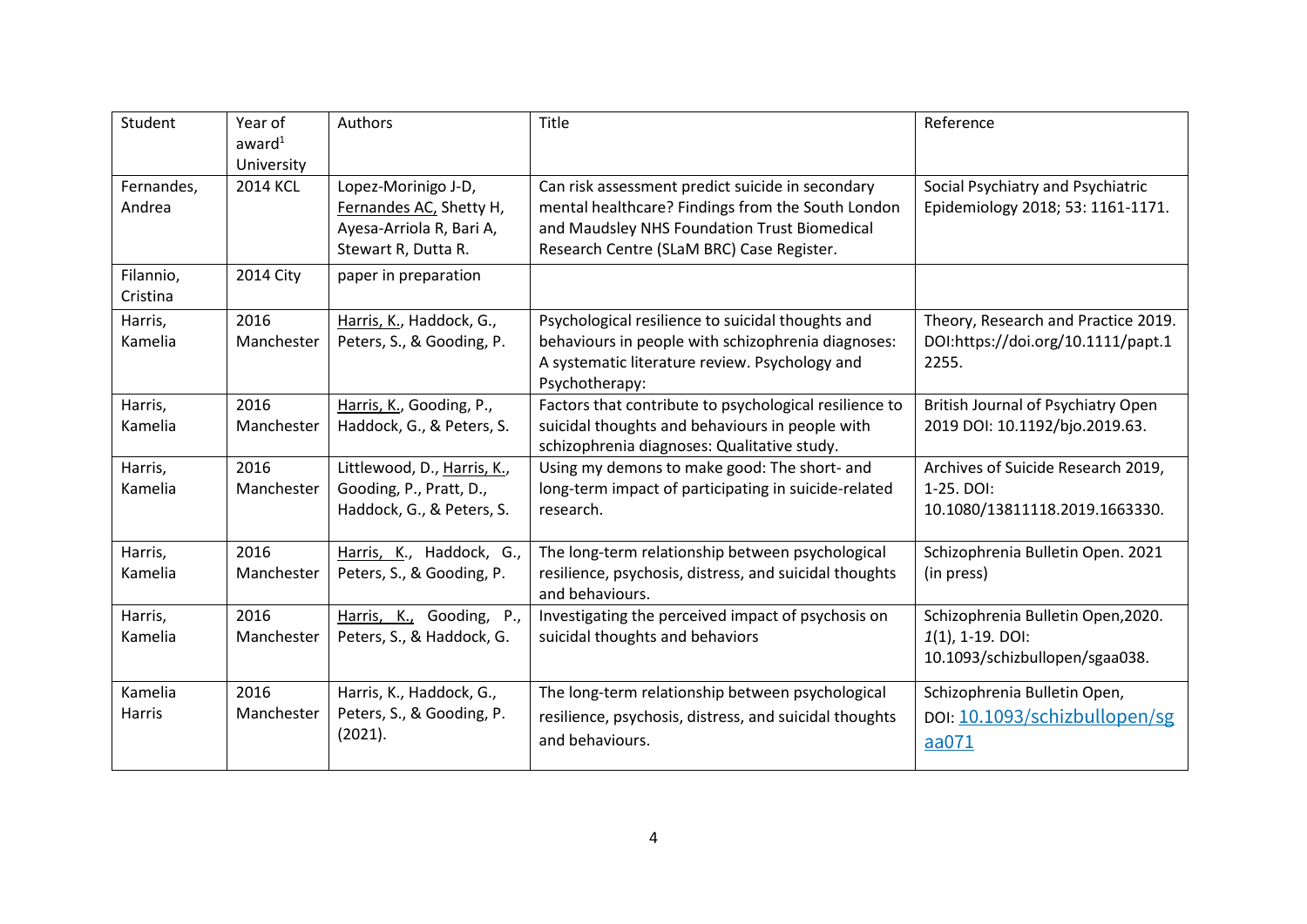| Student              | Year of<br>award <sup>1</sup><br>University | Authors                                                                                                                          | Title                                                                                                                                           | Reference                                                                                                     |
|----------------------|---------------------------------------------|----------------------------------------------------------------------------------------------------------------------------------|-------------------------------------------------------------------------------------------------------------------------------------------------|---------------------------------------------------------------------------------------------------------------|
| Kane, Nuala          | MD(Res)<br><b>2018 KCL</b>                  | Ruck Keene, A., Kane, N.<br>B., Kim, S. Y. H. & Owen,<br>G. S.                                                                   | Taking capacity seriously? Ten years of mental<br>capacity disputes before England's Court of<br>Protection.                                    | Int J Law Psychiatry.Jan - Feb 2019;<br>62:56-76. doi:<br>10.1016/j.ijlp.2018.11.005                          |
| Kane, Nuala          | MD(Res)<br><b>2018 KCL</b>                  | Kane, N.B., Ruck Keene,<br>A., & Owen, G. (2020).                                                                                | Avoiding hard capacity assessments will not help.                                                                                               | The British Journal of Psychiatry,<br>$216(3)$ , 165                                                          |
| Kane, Nuala          | MD(Res)<br>2018                             | Kane, N.B., Ruck Keene,<br>A., Owen, G., Kim, S. Y.<br>(2021)                                                                    | Applying decision-making capacity criteria in<br>practice: A content analysis of court judgments.<br>Kane NB, Keene AR, Owen GS, Kim SYH (2021) | PLoS ONE 16(2): e0246521<br>https://journals.plos.org/plosone/ar<br>ticle?id=10.1371/journal.pone.0246<br>521 |
| Kane, Nuala          | MD(Res)<br>2018                             |                                                                                                                                  | Margaret Slack Travel Award: RCPsych 2021                                                                                                       |                                                                                                               |
| Kumar,<br>Jyothika   | 2013<br>Nottingham                          | Kumar J, Liddle EB,<br>Fernandes CC, et al                                                                                       | Glutathione and Glutamate in Schizophrenia: A 7T<br><b>MRS Study</b>                                                                            | Molecular Psychiatry. 2018 Jun 22.<br>doi: 10.1038/s41380-018-0104-7                                          |
| Kumar,<br>Jyothika   | 2013<br>Nottingham                          | Robson SE, Hall E,<br>Palaniyappan L, Kumar J,<br>et al                                                                          | Abnormal visuomotor processing in schizophrenia:<br>An MEG study.                                                                               | Neuroimage: Clinical 2016 12:869-<br>878                                                                      |
| Kumar,<br>Jyothika   | 2013<br>Nottingham                          | Gascoyne LE, Mullinger K,<br>Robson S, Kumar J,<br>O'Neill GC, Palaniyappan<br>L, Morris PG, Liddle EB,<br>Brookes MJ, Liddle PF | Changes in electrophysiological markers of cognitive<br>control after administration of galantamine                                             | Neuroimage: Clinical 2018, 20:228-<br>235                                                                     |
| MacSweeney,<br>Niamh | 2018<br>Edinburgh                           | MacSweeney, N                                                                                                                    | Does our biology influence our mood?                                                                                                            | STEM Partnership Grant from the<br>Royal Society for the value of £3000                                       |
| MacSweeney,<br>Niamh | 2018<br>Edinburgh                           | MacSweeney, N                                                                                                                    | University's Three Minute Thesis competition:<br>University level final across all disciplines.                                                 |                                                                                                               |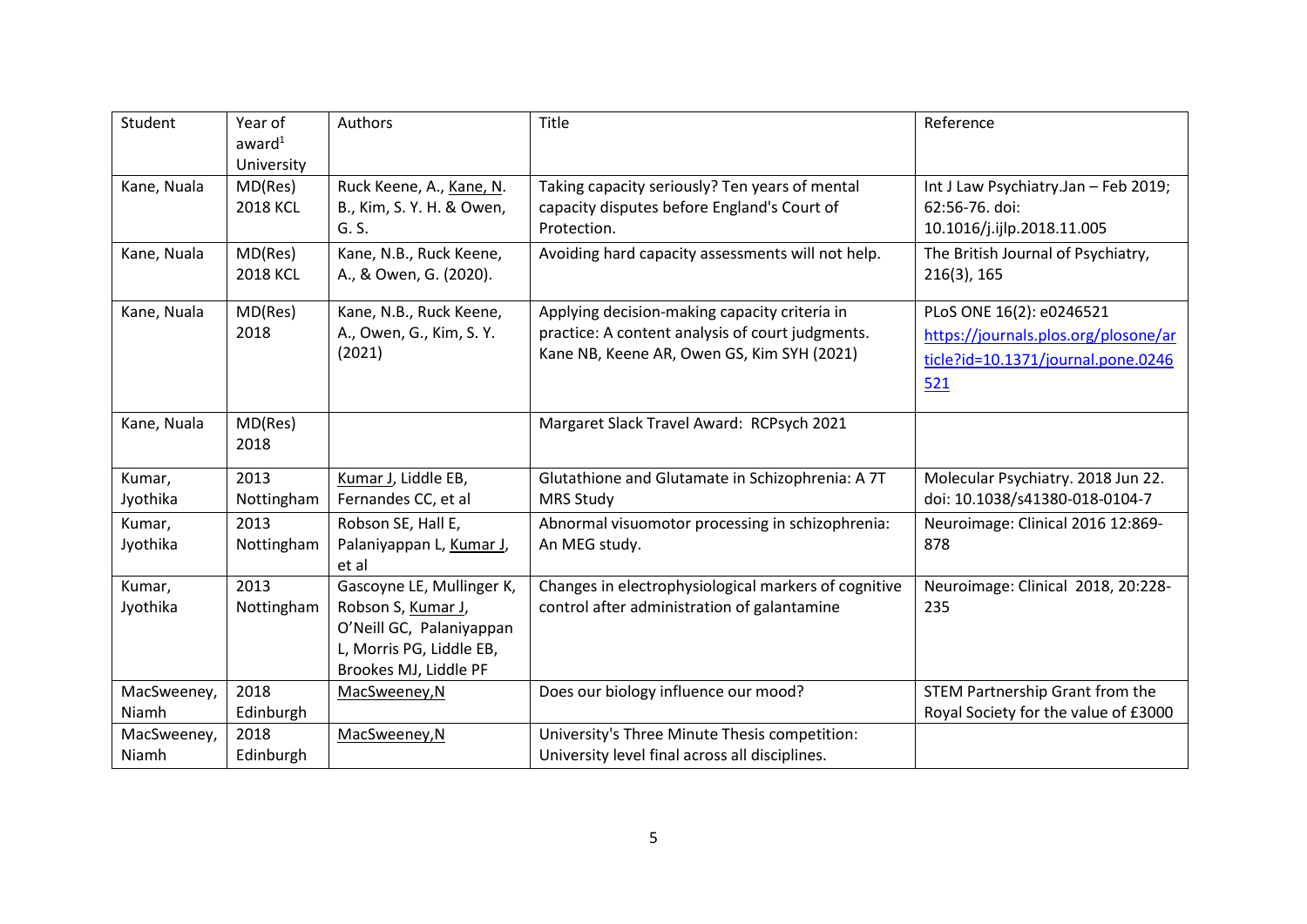| Student              | Year of<br>award <sup>1</sup><br>University | Authors                                                                                                                                                                     | Title                                                                                                                                                                    | Reference                                                                                              |
|----------------------|---------------------------------------------|-----------------------------------------------------------------------------------------------------------------------------------------------------------------------------|--------------------------------------------------------------------------------------------------------------------------------------------------------------------------|--------------------------------------------------------------------------------------------------------|
| McCartney,<br>Daniel | 2012<br>Edinburgh                           | McCartney DL, Walker<br>RM, Morris SW et al                                                                                                                                 | Altered DNA methylation associated with a<br>translocation linked to major mental illness.                                                                               | NPJ Schizophr.<br>2018 Mar 19;4(1):5. doi:<br>10.1038/s41537-018-0047-7                                |
| McCartney,<br>Daniel | 2012<br>Edinburgh                           | McCartney DL, Walker<br>RM, Morris SW, McIntosh<br>AM, Porteous DJ, Evans<br>KL.                                                                                            | Identification of polymorphic and off-target probe<br>binding sites on the Illumina Infinium<br>MethylationEPIC BeadChip                                                 | Genom Data. 2016 May 26;9:22-4.<br>doi: 10.1016/j.gdata.2016.05.012                                    |
| McCartney,<br>Daniel | 2012<br>Edinburgh                           | Walker RM, Christoforou<br>AN, McCartney DL, et al                                                                                                                          | DNA methylation in a Scottish family<br>multiplyaffected by bipolar disorder and major<br>depressive disorder                                                            | Clin Epigenetics.2016 Jan 20;8:5.<br>doi: 10.1186/s13148-016-0171-z                                    |
| McCartney,<br>Daniel | 2012<br>Edinburgh                           | Malavasi ELV, Economides<br>KD, Grünewald E,<br>Makedonopoulou P,<br>Gautier P, Mackie S,<br>Murphy LC, Murdoch H,<br>Crummie D, Ogawa F,<br>McCartney DL, and 25<br>others | DISC1 regulates N-methyl-D-aspartate receptor<br>dynamics: abnormalities induced by a DISC1<br>mutatu=ion modelling a translocation linked to a<br>major mental illness. | Transl Psychiatry. 2018 Sep<br>6;8(1):184. doi: 1038/s41398-018-<br>0228-1                             |
| McDonald,<br>Heather | 2017<br>KCL                                 | McDonald H, Babunashvili<br>M, Finn A, Willard A,<br>Valmaggia L, Chadwick P<br>and Antonova E.                                                                             | Positive Schizotypy and the Experience of Creativity:<br>The Distinctive Roles of Suspiciousness and<br><b>Dispositional Mindfulness</b>                                 | Schizophrenia Research 2021 (228),<br>151-158 DOI:<br>https://doi.org/10.1016/j.schres.202<br>0.12.004 |
| Mistry, Sumit        | 2015<br>Cardiff                             | Mistry S, Escott-Price V,<br>Florio AD, Smith DJ,<br>Zammit S.                                                                                                              | Genetic risk for bipolar disorder and<br>psychopathology from childhood to early adulthood.                                                                              | Journal of affective disorders.<br>2019;246:633-639.                                                   |
| Mistry, Sumit        | 2015<br>Cardiff                             | Mistry S, Harrison JR,<br>Smith DJ, Escott-Price V,<br>Zammit S.                                                                                                            | The use of polygenic risk scores to identify<br>phenotypes associated with genetic risk of<br>schizophrenia: Systematic review.                                          | Schizophrenia research. 2017.                                                                          |